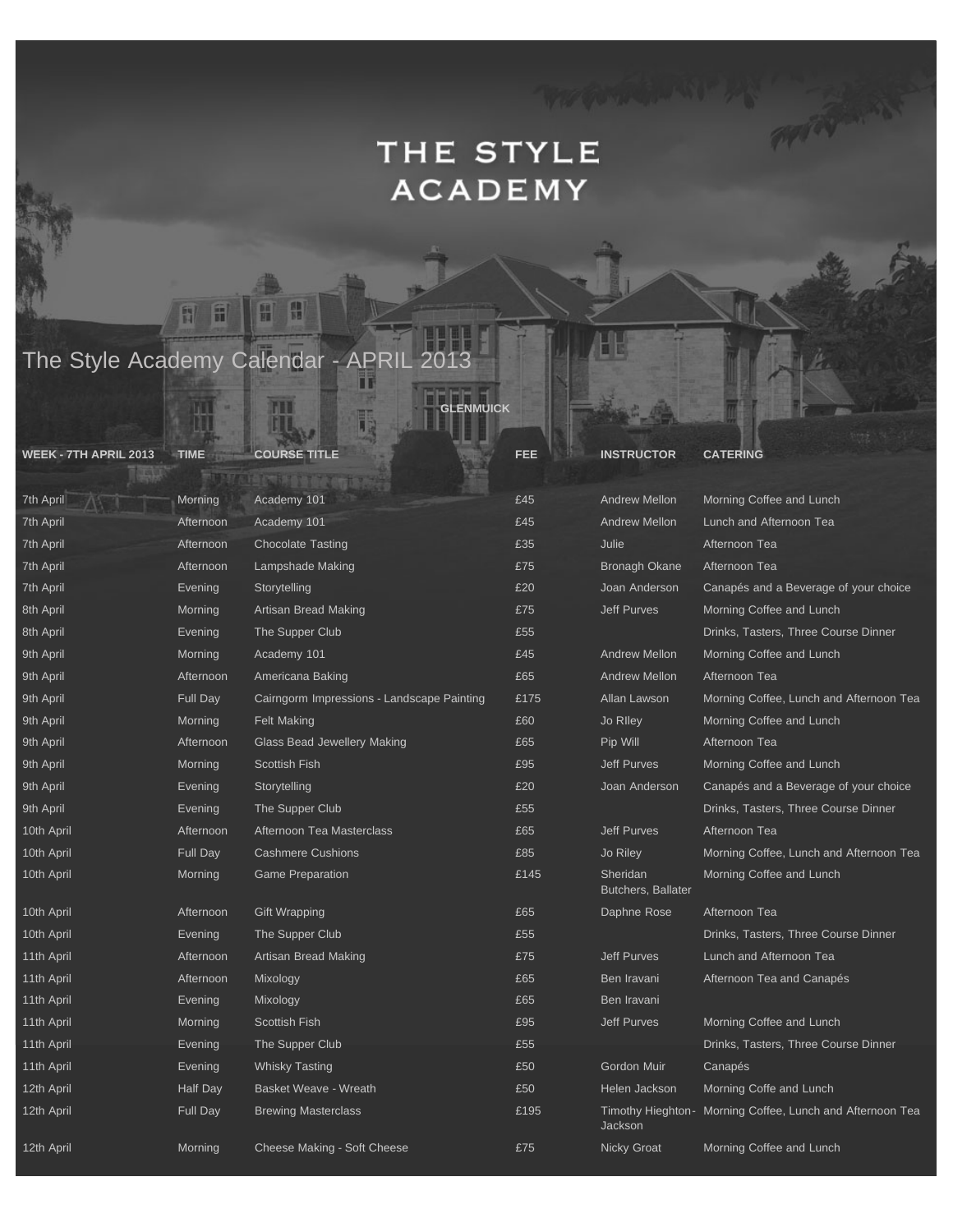| 12th April             | Morning         | Embroidery                                                             | £60                  | Jo Riley                           | Morning Coffee and Lunch                                   |
|------------------------|-----------------|------------------------------------------------------------------------|----------------------|------------------------------------|------------------------------------------------------------|
| 12th April             | Evening         | Storytelling                                                           | £20                  | Joan Anderson                      | Canapés and a Beverage of your choice                      |
| 12th April             | Evening         | The Supper Club                                                        | £55                  |                                    | Drinks, Tasters, Three Course Dinner                       |
| 13th April             | Morning         | Academy 101                                                            | £45                  | <b>Andrew Mellon</b>               | Morning Coffee and Lunch                                   |
| 13th April             | Afternoon       | Academy 101                                                            | £45                  | Andrew Mellon                      | Afternoon Tea                                              |
| 13th April             | Afternoon       | Afternoon Chocolate Demonstration                                      | £45                  | Albert Close and<br>Craig McKenzie | Morning Coffee and Lunch                                   |
| 13th April             | <b>Full Day</b> | Appliqué                                                               | £90                  | <b>Isobel Eckersley</b>            | Morning Coffee, Lunch and Afternoon Tea                    |
| 13th April             | Full Day        | <b>Ballroom Dancing</b>                                                | £195 per<br>couple   | Susan and Gary<br>McDonald         | Morning Coffee, Lunch and Afternoon Tea                    |
| 13th April             | Morning         | Introduction to Chocolate                                              | £75                  | Craig McKenzie                     | Morning Coffee and Lunch                                   |
| 13th April             | Full Day        | <b>Textile Screen Printing</b>                                         | £135                 | <b>Bronagh Okane</b>               | Morning Coffee, Lunch and Afternoon Tea                    |
| 13th April             | Evening         | <b>Whisky Tasting</b>                                                  | £50                  |                                    | Canapés                                                    |
| WEEK - 14TH APRIL 2013 | <b>TIME</b>     | <b>COURSE TITLE</b>                                                    | <b>FEE</b>           | <b>INSTRUCTOR</b>                  | <b>CATERING</b>                                            |
| 14th April             | Morning         | Academy 101                                                            | £45                  | <b>Andrew Mellon</b>               | Morning Coffee and Lunch                                   |
| 14th April             | Afternoon       | Americana Baking                                                       | £65                  | <b>Andrew Mellon</b>               | Afternoon Tea                                              |
| 14th April             | Morning         | Argentinean Asado Grilling                                             | £75                  | <b>Andrew Mellon</b>               | Morning Coffee and Lunch                                   |
| 14th April             | Half Day        | <b>Ballroom Dancing</b>                                                | $£110$ per<br>couple | Susan and Gary<br>McDonald         | Morning Coffee and Lunch                                   |
| 14th April             | <b>Full Day</b> | <b>Brewing Masterclass</b>                                             | £195                 | Jackson                            | Timothy Hieghton - Morning Coffee, Lunch and Afternoon Tea |
| 14th April             | Afternoon       | Lampshade Making                                                       | £75                  | <b>Bronagh Okane</b>               | Afternoon Tea                                              |
| 14th April             |                 | Morning Chocolate Demonstration and Dessert<br>Demonstration           | £45                  | Craig McKenzie                     | Morning Coffee and Lunch                                   |
| 14th April             | <b>Full Day</b> | Patchwork                                                              | £90                  | <b>Isobel Eckersley</b>            | Morning Coffee, Lunch and Afternoon Tea                    |
| 14th April             | Afternoon       | Tea Dance                                                              | £40**                | Susan and Gary<br>McDonald         | Afternoon Tea                                              |
| 15th April             | Morning         | Academy 101                                                            | £45                  | <b>Andrew Mellon</b>               | Morning Coffee and Lunch                                   |
| 15th April             | Morning         | Artisan Bread Making                                                   | £75                  | <b>Jeff Purves</b>                 | Morning Coffee and Lunch                                   |
| 15th April             | Evening         | The Supper Club                                                        | £55                  |                                    | Drinks, Tasters, Three Course Dinner                       |
| 16th April             | Afternoon       | Americana Baking                                                       | £65                  | <b>Andrew Mellon</b>               | Afternoon Tea                                              |
| 16th April             | Morning         | Felt Making                                                            | £60                  | Jo Rlley                           | Morning Coffee and Lunch                                   |
| 16th April             | Afternoon       | <b>Glass Bead Jewellery Making</b>                                     | £65                  | Pip Will                           | Afternoon Tea                                              |
| 16th April             | Morning         | Scottish Fish                                                          | £95                  | Jeff Purves                        | Morning Coffee and Lunch                                   |
| 16th April             | Full Day        | Seasonal Colour in Glenmuick - Oil Pastel                              | £155                 | Allan Lawson                       | Morning Coffee, Lunch and Afternoon Tea                    |
| 16th April             | Evening         | Storytelling                                                           | £20                  | Joan Anderson                      | Canapés and a Beverage of your choice                      |
| 16th April             | Evening         | The Supper Club                                                        | £55                  |                                    | Drinks, Tasters, Three Course Dinner                       |
| 16th April             | Afternoon       | Whisky and Chocolate a Match made in Heaven                            | £85                  | <b>Stewart Adamson</b>             | Afternoon Tea                                              |
| 16th April             | Evening         | Wine and Chocolate a Match made in Heaven,<br>plus dinner with Stewart | £55                  | Stewart Adamson                    | <b>Dinner with Stewart</b>                                 |
| 17th April             | Afternoon       | Afternoon Chocolate and Wine Session                                   | £45                  | Carol Brown                        | Afternoon Tea                                              |
| 17th April             | Afternoon       | Afternoon Tea Masterclass                                              | £65                  | <b>Jeff Purves</b>                 | Afternoon Tea                                              |
| 17th April             | Full Day        | <b>Cashmere Cushions</b>                                               | £85                  | jo Riley                           | Morning Coffee, Lunch and Afternoon Tea                    |
| 17th April             | Morning         | <b>Game Preparation</b>                                                | £145                 | Sheridan<br>Butchers, Ballater     | Morning Coffee and Lunch                                   |
| 17th April             | <b>Full Day</b> | Landscape Photography                                                  | £135                 | Tina Luke                          | Morning Coffee, Lunch and Afternoon Tea                    |
| 17th April             | Evening         | The Supper Club                                                        | £55                  |                                    | Drinks, Tasters, Three Course Dinner                       |
| 17th April             | Evening         | Wine Tasting - France Uncorked Part 1                                  | £45                  | Carol Brown                        | Canapés                                                    |
| 18th April             | Afternoon       | Artisan Bread Making                                                   | £75                  | Jeff Purves                        | Afternoon Tea                                              |
| 18th April             | Afternoon       | <b>Chocolate and Cocktails</b>                                         | £65                  | Ben Iravani                        | Afternoon Tea                                              |
| 18th April             | Morning         | <b>Chocolate Tasting</b>                                               | £35                  | lain Burnett                       | Morning Coffe and Lunch                                    |
| 18th April             | Afternoon       | Mixology                                                               | £65                  | Ben Iravani                        | Afternoon Tea                                              |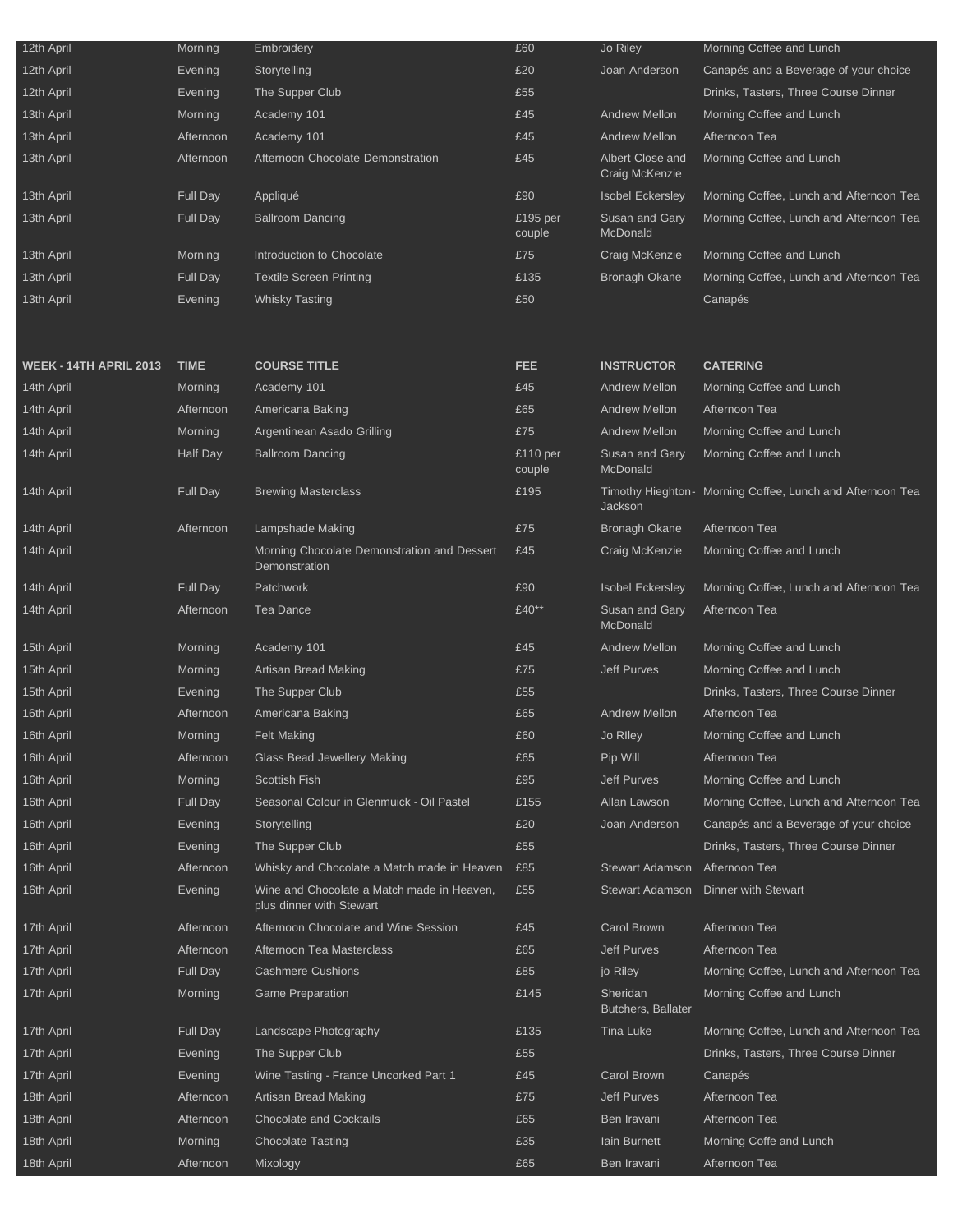| 18th April                    | Evening         | Mixology                                  | £65  | Ben Iravani                    |                                                            |
|-------------------------------|-----------------|-------------------------------------------|------|--------------------------------|------------------------------------------------------------|
| 18th April                    | Full Day        | Portrait Photography                      | £135 | Tina Luke                      | Morning Coffee, Lunch and Afternoon Tea                    |
| 18th April                    | Morning         | Scottish Fish                             | £95  | <b>Jeff Purves</b>             | Morning Coffee and Lunch                                   |
| 18th April                    | Evening         | The Supper Club                           | £55  |                                | Drinks, Tasters, Three Course Dinner                       |
| 18th April                    | Evening         | <b>Whisky Tasting</b>                     | £50  | Gordon Muir                    | Canapés                                                    |
| 19th April                    | Full Day        | <b>Brewing Masterclass</b>                | £195 | Jackson                        | Timothy Hieghton- Morning Coffee, Lunch and Afternoon Tea  |
| 19th April                    | Morning         | Cheese Making - Soft Cheese               | £75  | <b>Nicky Groat</b>             | Morning Coffee and Lunch                                   |
| 19th April                    | Afternoon       | <b>Chocolate Tasting</b>                  | £35  |                                | Afternoon Tea                                              |
| 19th April                    | Morning         | Embroidery                                | £60  | Jo Riley                       | Morning Coffee and Lunch                                   |
| 19th April                    | Morning         | <b>Flower Arranging</b>                   | £95  | <b>Katherine Elliot</b>        | Morning Coffee and Lunch                                   |
| 19th April                    | Afternoon       | <b>Flower Arranging</b>                   | £95  | <b>Katherine Elliot</b>        | Afternoon Tea                                              |
| 19th April                    | Evening         | The Supper Club                           | £55  |                                | Drinks, Tasters, Three Course Dinner                       |
| 20th April                    | Morning         | Academy 101                               | £45  | <b>Andrew Mellon</b>           | Morning Coffee and Lunch                                   |
| 20th April                    | Morning         | <b>Chocolate Tasting</b>                  | £35  | Julie                          | Morning Coffe and Lunch                                    |
| 20th April                    | Afternoon       | <b>Chocolate Tasting</b>                  | £35  | Julie                          | Afternoon Tea                                              |
| 20th April                    | 2 Day           | Hand-blocked Wallpaper-making             | £375 | Hugh Dunford-<br>Wood          | Morning Coffee, Lunch and Afternoon Tea                    |
| 20th April                    | <b>Full Day</b> | Painting with Howard Butterworth          | £225 | Howard<br><b>Butterworth</b>   | Morning Coffee, Lunch and Afternoon Tea                    |
| 20th April                    | Evening         | <b>Whisky Tasting</b>                     | £50  | Gordon Muir                    | Canapés                                                    |
|                               |                 |                                           |      |                                |                                                            |
| <b>WEEK - 21ST APRIL 2013</b> | <b>TIME</b>     | <b>COURSE TITLE</b>                       | FEE  | <b>INSTRUCTOR</b>              | <b>CATERING</b>                                            |
| 21st April                    | 2 Day           | Hand-blocked Wallpaper-making             | £375 | Hugh Dunford-<br>Wood          | Morning Coffee, Lunch and Afternoon Tea                    |
| 21st April                    | Morning         | Academy 101                               | £45  | <b>Andrew Mellon</b>           | Morning Coffee and Lunch                                   |
| 21st April                    | Afternoon       | Americana Baking                          | £65  | <b>Andrew Mellon</b>           | Afternoon Tea                                              |
| 21st April                    | Morning         | Argentinean Asado Grilling                | £75  | <b>Andrew Mellon</b>           | Morning Coffee and Lunch                                   |
| 21st April                    | Full Day        | <b>Basket Weave</b>                       | £80  | Helen Jackson                  | Morning Coffee, Lunch and Afternoon Tea                    |
| 21st April                    | Full Day        | <b>Brewing Masterclass</b>                | £195 | Jackson                        | Timothy Hieghton - Morning Coffee, Lunch and Afternoon Tea |
| 21st April                    | Afternoon       | <b>Gift Wrapping</b>                      | £35  | Daphne Rose<br>Howard          | Afternoon Tea                                              |
| 21st April                    | Full Day        | Painting with Howard Butterworth          | £225 | <b>Butterworth</b>             | Morning Coffee, Lunch and Afternoon Tea                    |
| 21st April                    | Evening         | Storytelling                              | £20  | Joan Anderson                  | Canapés and a Beverage of your choice                      |
| 22nd April                    | <b>Full Day</b> | Painting on the iPad                      | £145 | Hugh Dunford<br>Wood           | Morning Coffee, Lunch and Afternoon Tea                    |
| 22nd April                    | Evening         | The Supper Club                           | £55  |                                | Drinks, Tasters, Three Course Dinner                       |
| 23rd April                    | Morning         | <b>Felt Making</b>                        | £60  | Jo Rlley                       | Morning Coffee and Lunch                                   |
| 23rd April                    | Afternoon       | Glass Bead Jewellery Making               | £65  | Pip Will                       | Afternoon Tea                                              |
| 23rd April                    | Full Day        | Painting on the iPad                      | £145 | <b>Hugh Dunford</b><br>Wood    | Morning Coffee, Lunch and Afternoon Tea                    |
| 23rd April                    | Full Day        | Seasonal Colour in Glenmuick - Oil Pastel | £155 | Allan Lawson                   | Morning Coffee, Lunch and Afternoon Tea                    |
| 23rd April                    | Evening         | The Supper Club                           | £55  |                                | Drinks, Tasters, Three Course Dinner                       |
| 24th April                    | Full Day        | Appliqué                                  | £90  | <b>Isobel Eckersley</b>        | Morning Coffee, Lunch and Afternoon Tea                    |
| 24th April                    | Full Day        | <b>Cashmere Cushions</b>                  | £85  | Joe Riley                      | Morning Coffee, Lunch and Afternoon Tea                    |
| 24th April                    | Morning         | Foraging                                  | £85  | <b>Marcus Harrison</b>         | Morning Coffee and Lunch                                   |
| 24th April                    | Afternoon       | Foraging                                  | £75  | <b>Marcus Harrison</b>         | Afternoon Tea                                              |
| 24th April                    | Full Day        | Foraging                                  | £145 | <b>Marcus Harrison</b>         | Morning Coffee, Lunch and Afternoon Tea                    |
| 24th April                    | Morning         | <b>Game Preparation</b>                   | £145 | Sheridan<br>Butchers, Ballater | Morning Coffee and Lunch                                   |
| 24th April                    | Full Day        | Letterpress                               | £85  | Tim Honnor                     | Morning Coffee, Lunch and Afternoon Tea                    |
| 24th April                    | Evening         | The Supper Club                           | £55  |                                | Drinks, Tasters, Three Course Dinner                       |